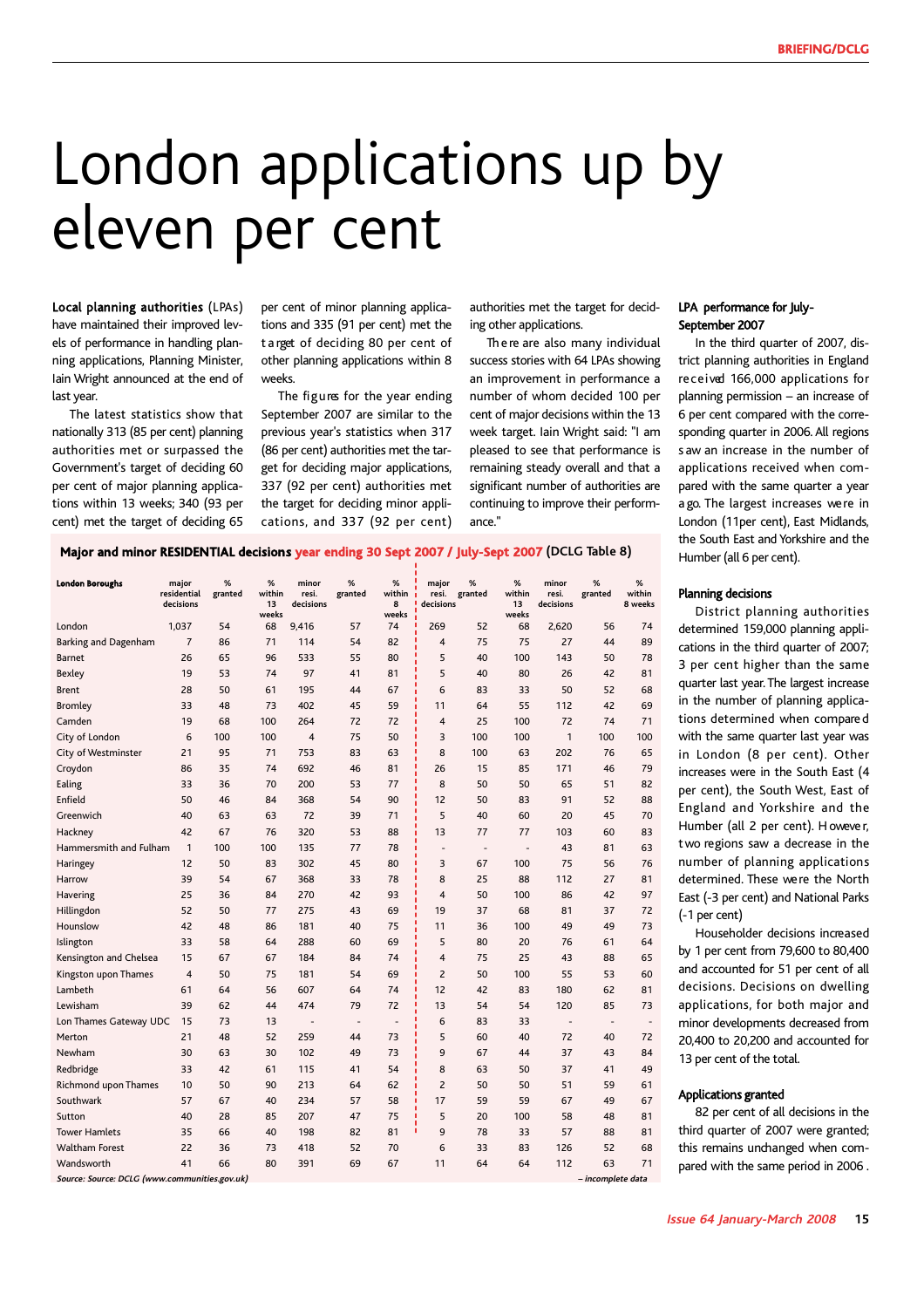Approval rates across the regions ranged from 75 per cent in London to 90 per cent in the North East.

### Speed of decision

In July to September 2007 district authorities, on average, determined 71 per cent of major applications within 13 weeks, 77 per cent of minor applications within 8 weeks, and 87 per cent of other applications within 8 weeks. This represents no change in determining major and other applications and a 2 percentage point improvement in determining minor applications when compared with the corresponding quarter a year ago.

Also, in July to

September 2007, 266 authorities (72 per cent of all authorities) made at least 60 per cent of their decisions on major applications within the 13 week period; 313 authorities (85 per cent) made at least 65 per cent of their decisions on minor applications within the statutory 8 week period; and 314 authorities (86 per cent) made at least 80 per cent of their decisions on other applications within the statutory 8 week period. The number of authorities meeting the performance target in July to September 2007 compared with performance in the same quarter a year ago represents a 2 percentage point decrease on major applications and an improvement of 2 percentage

| $(0.10)$ rapic $1)$<br>London Boroughs | total major | $\%$                  | total              | % within                 | total              | %                        | total              | $\%$                  | total              | % within                     | total                    | $\%$                 | %              |
|----------------------------------------|-------------|-----------------------|--------------------|--------------------------|--------------------|--------------------------|--------------------|-----------------------|--------------------|------------------------------|--------------------------|----------------------|----------------|
|                                        | decisions   | within<br>13<br>weeks | minor<br>decisions | 8 weeks                  | other<br>decisions | within<br>8<br>weeks     | major<br>decisions | within<br>13<br>weeks | minor<br>decisions | d&lagated                    | other<br>decisions       | within<br>8<br>weeks | dele-<br>gated |
| Barking and Dagenham                   | 21          | 86                    | 242                | 88                       | 640                | 97                       | 7                  | 86                    | 75                 | 92                           | 193                      | 96                   | 88             |
| <b>Barnet</b>                          | 54          | 91                    | 996                | 83                       | 3,383              | 90                       | 14                 | 93                    | 290                | 82                           | 945                      | 88                   | 93             |
| Bexley                                 | 29          | 66                    | 421                | 86                       | 1,785              | 94                       | 8                  | 75                    | 114                | 79                           | 469                      | 92                   | 92             |
| Brent                                  | 49          | 67                    | 461                | 71                       | 2,273              | 83                       | 11                 | 55                    | 119                | 72                           | 609                      | 83                   | 95             |
| Bromley                                | 74          | 74                    | 876                | 68                       | 2,825              | 85                       | 13                 | 62                    | 235                | 71                           | 805                      | 86                   | 87             |
| Camden                                 | 32          | 91                    | 905                | 82                       | 2,228              | 87                       | 6                  | 100                   | 228                | 79                           | 618                      | 85                   | 96             |
| City of London                         | 218         | 74                    | 348                | 80                       | 440                | 81                       | 58                 | 66                    | 76                 | 79                           | 136                      | 80                   | 96             |
| City of Westminster                    | 85          | 80                    | 2,566              | 71                       | 4,283              | 80                       | 27                 | 81                    | 726                | 72                           | 1,049                    | 80                   | 93             |
| Croydon                                | 107         | 74                    | 999                | 82                       | 2,224              | 92                       | 30                 | 83                    | 254                | 81                           | 625                      | 92                   | 97             |
| Ealing                                 | 63          | 71                    | 532                | 80                       | 2,770              | 89                       | 13                 | 54                    | 142                | 81                           | 793                      | 87                   | 97             |
| Enfield                                | 71          | 83                    | 732                | 87                       | 2,156              | 95                       | 16                 | 75                    | 188                | 83                           | 595                      | 94                   | 96             |
| Greenwich                              | 66          | 62                    | 497                | 89                       | 1,350              | 93                       | 15                 | 67                    | 132                | 89                           | 343                      | 92                   | 93             |
| Hackney                                | 66          | 73                    | 793                | 86                       | 760                | 90                       | 17                 | 71                    | 224                | 86                           | 203                      | 92                   | 95             |
| Hammersmith and Fulham                 | 17          | 82                    | 497                | 88                       | 1,913              | 93                       | 5                  | 80                    | 142                | 82                           | 584                      | 88                   | 96             |
| Haringey                               | 17          | 71                    | 550                | 83                       | 1,473              | 90                       | 3                  | 100                   | 134                | 78                           | 391                      | 87                   | 98             |
| Harrow                                 | 131         | 82                    | 734                | 79                       | 2,317              | 91                       | 48                 | 90                    | 211                | 84                           | 651                      | 95                   | 96             |
| <b>Havering</b>                        | 41          | 88                    | 494                | 93                       | 1,947              | 98                       | 13                 | 100                   | 153                | 97                           | 497                      | 99                   | 94             |
| Hillingdon                             | 105         | 75                    | 564                | 72                       | 2,272              | 88                       | 33                 | 76                    | 162                | 73                           | 618                      | 89                   |                |
| Hounslow                               | 69          | 83                    | 471                | 79                       | 2,259              | 88                       | 18                 | 94                    | 115                | 79                           | 660                      | 89                   | 92             |
| Islington                              | 68          | 62                    | 692                | 73                       | 1,439              | 83                       | 13                 | 46                    | 206                | 73                           | 444                      | 82                   | 86             |
| Kensington and Chelsea                 | 36          | 75                    | 503                | 82                       | 2,178              | 85                       | 8                  | 50                    | 113                | 76                           | 567                      | 80                   | 91             |
| Kingston upon Thames                   | 25          | 92                    | 426                | 80                       | 1,763              | 93                       | 8                  | 88                    | 127                | 74                           | 483                      | 93                   | 90             |
| Lambeth                                | 80          | 60                    | 947                | 77                       | 2,020              | 88                       | 18                 | 67                    | 259                | 82                           | 492                      | 93                   | 96             |
| Lewisham                               | 46          | 46                    | 865                | 71                       | 1,185              | 81                       | 13                 | 54                    | 220                | 72                           | 339                      | 85                   | 94             |
| Lon Thames Gateway UDC                 | 27          | 19                    |                    | $\overline{\phantom{a}}$ | 4                  | $\overline{\phantom{a}}$ | 8                  | 38                    |                    | $\qquad \qquad \blacksquare$ | $\overline{\phantom{a}}$ |                      | 13             |
| Merton                                 | 61          | 64                    | 551                | 79                       | 1,960              | 90                       | 18                 | 61                    | 150                | 76                           | 553                      | 87                   | 96             |
| Newham                                 | 85          | 38                    | 455                | 75                       | 840                | 85                       | 23                 | 43                    | 149                | 77                           | 239                      | 87                   | 97             |
| Redbridge                              | 49          | 57                    | 560                | 64                       | 2,443              | 84                       | 13                 | 62                    | 158                | 66                           | 711                      | 84                   | 92             |
| Richmond upon Thames                   | 25          | 92                    | 974                | 81                       | 3,032              | 90                       | $\overline{7}$     | 86                    | 258                | 80                           | 888                      | 89                   | 94             |
| Southwark                              | 95          | 47                    | 610                | 65                       | 1,055              | 78                       | 28                 | 64                    | 176                | 75                           | 311                      | 81                   | 88             |
| Sutton                                 | 55          | 76                    | 404                | 77                       | 1,134              | 91                       | 12                 | 58                    | 108                | 81                           | 321                      | 92                   | 92             |
| <b>Tower Hamlets</b>                   | 59          | 46                    | 539                | 84                       | 610                | 86                       | 18                 | 39                    | 149                | 85                           | 214                      | 87                   | 74             |
| <b>Waltham Forest</b>                  | 39          | 72                    | 705                | 71                       | 1,078              | 82                       | $\overline{7}$     | 71                    | 180                | 69                           | 297                      | 83                   | 94             |
| Wandsworth                             | 60          | 82                    | 755                | 74                       | 3,031              | 87                       | 15                 | 73                    | 210                | 75                           | 896                      | 85                   | 88             |

**Planning decisions by development type and speed of decision year ending 30 Sept 2007 / July-Sept 2007 (DCLG Table 7)**

**Source: Source: DCLG (www.communities.gov.uk) – incomplete data**

points on minor applications and 1 percentage point on other applications.

In the year-ending September 2007, the proportion of authorities meeting the target on majors is 85 per cent (313 authorities); this is an 8 percentage point increase compared with the year-ending September 2006 figure. For minors, the actual performance is 93 per cent (340 authorities) whilst for others 91 per cent (335 authorities). This represents an improvement of 5 and 1 percentage points respectively.

Table 7 (shown for London Boroughs) shows the number of planning decisions on major, minor and other applications and the timescale by which they were decided in the year and quarter ending September 2007 by individual planning authority.

Table 8 shows the number of major and minor decisions on residential planning applications and the speed of decision in the year and quarter ending September 2007 for each district planning authority. In July to September 2007, district authorities granted 65 per cent of major residential decisions and determined 66 per cent of them within 13 weeks. Also 63 per cent of minor residential application decisions were granted and 71 per cent determined within 8 weeks.

## Applications decided under delegated powers

The final column in Table 7 shows the percentage of applications decided by planning officers under a s cheme of delegation and without referral to committee or councillors on such decisions. 362 authorities (out of 367) provided information on delegated decisions in this quart e r. On average, authorities delegated 89 per cent of decisions to planning officers.